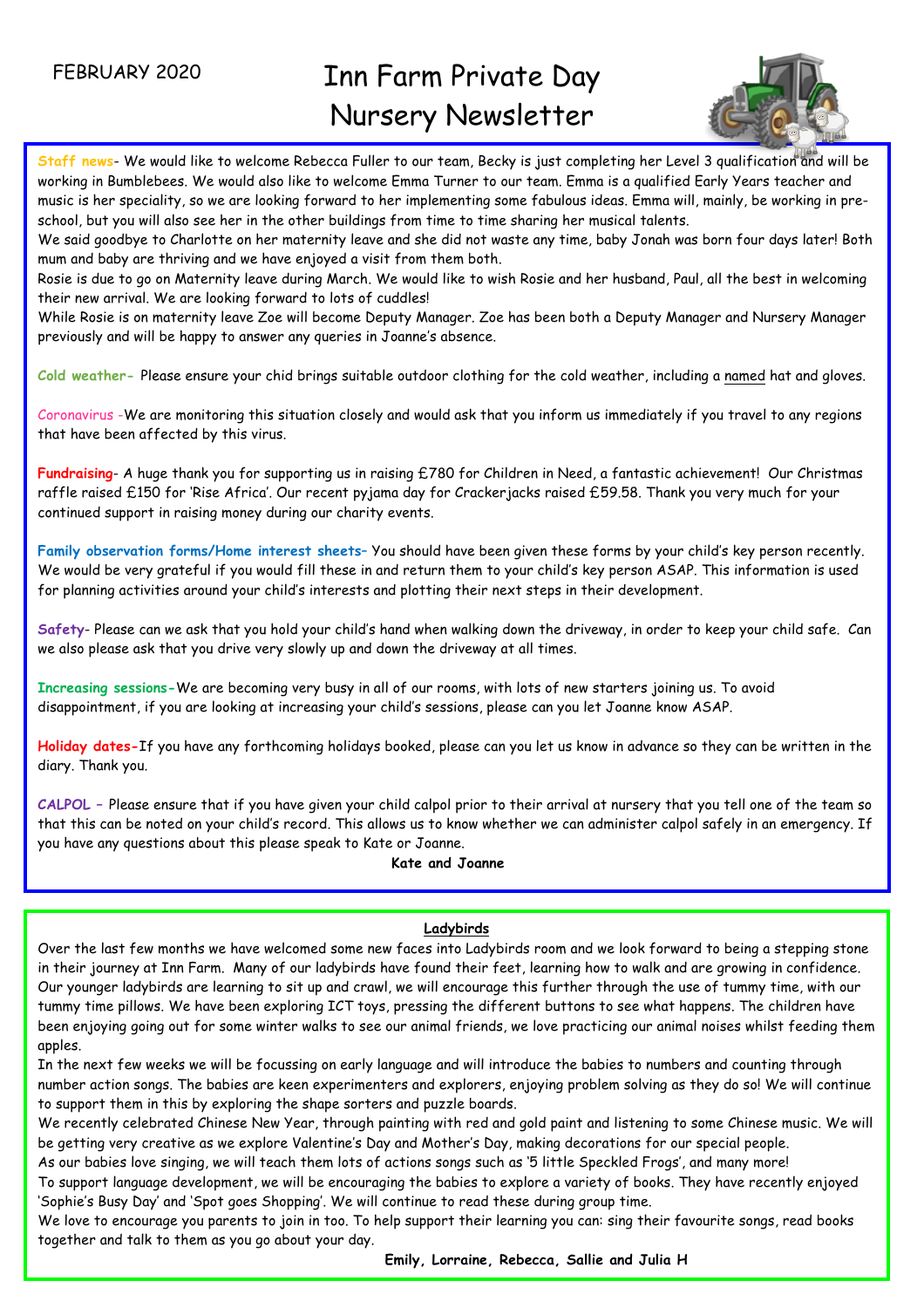#### **Bumblebees**

#### **Caterpillars**

We would like to welcome the children transitioning from the baby room- Savannah, Ezra, Ambar and Tabitha. They have settled really well and we are looking forward to watching their development blossom further within our room. We have been learning about The Kite Festival and Chinese New Year and will also be finding out about Valentine's Day and Pancake Day. We look forward to showing you the lovely things that we create.

It would be great if you could support your child's learning at home by singing nursery rhymes. We are singing these at nursery, so if you need some reminding of the words please ask. We are also singing action rhymes and encouraging the children to join in with the actions while singing.

Caterpillars will be taking part in sensory play, including crazy soap, ice, spaghetti, rice, cereals, water, sand and playdough. Look out for the photos of your child engaged in this play. Each morning the children will be encouraged to participate in our' Good Morning' song, encouraging each child to welcome others by name.

Caterpillars have really enjoyed exploring the new books in the room, especially 'There's a Bear on the Chair'. We will continue to read these at group times, as well as introducing stories about feelings, talking about happy and sad faces. Please can we have some up to date photos for your child's family book. Can we also remind you, kindly, to fill out a 'WOW' star, so that we can share in your child's achievements on our special board.

Please can you pack several changes of clothes in your child's bag, as despite every effort we sometimes we get a little messy during our play!

**Connie and Mona**

We are happy to have welcomed Harrison, Dylan and Arlo to Bumblebees. We are looking forward to lots of fun with our new friends.

With the cold weather currently upon us we will be continuing with our Winter theme and incorporating lots of Winter themed sensory/messy play including snow dough and ice play. Our Winter themed songs will be "I'm a little snowman" and "Incy Wincy" (Winter version) and we will be sending the words to these songs home so that you can sing these with your child, which will help build their communication and language skills.

We have just begun looking at colours and have introduced a 'colour of the week' we will of course let you know which colour we will be looking at each week and you can help your child differentiate between colours at home by going on a colour hunt with them to see how many items of each colour they can find around the house/garden.

We will be encouraging children to try and be a little more independent with dressing for example putting own coat on/taking own coat off, taking shoes off/on, which you could encourage your child to do at home also. We will also be working on helping the children understand their feelings by using our feelings pictures and the story "Marvin gets mad" We have recently celebrated **Chinese New Year** by making Chinese lanterns, making our own dragon, using chopsticks to explore noodles and reading stories about Chinese New Year. This month we will be celebrating **Valentines day** by having a pink theme, heart shaped printing and making heart shaped biscuits/cakes and **Shrove Tuesday** by having pancake tasting and having a go at flipping pancakes.

 **Zoe, Laura, Bev & Becky**

### **Butterflies**

During last term the children particularly enjoyed outdoor activities such as ring games, ball games and building their own obstacle courses. They worked as a team in the main garden using construction materials such as tyres, pipes and plastic boards to produce courses testing their balancing, manoeuvring and turn taking skills. We also took time to regularly check on the chickens making sure they had water, clean bedding and food; Grasshoppers are experts in telling us what the chickens and animals in general need to stay healthy!

January provided lots of discussions on cold weather animals, winter weather and how to keep warm in the cold. We introduced an information book call 'Winter' and the children soon showed an understanding of the differences between information and story books. They all enjoyed learning about and making an Arctic Fox, we all wished we had a tail we could use as a blanket! Seasonal stories such as Winter Fox, Meet the Penguins, Otto the book bear in snow and Doxy bear and the secret of sleep were enjoyed by all the children as well as social stories such as 'Too shy for Show and Tell', 'Ruby's Worry' and 'I Don't Want to Wash my Hands' to promote health and well-being.

We have continued with book of the week and story maps; 'Stickman' provide to be very popular amongst the children and their story maps showed good recall and comprehension of the text. The younger children in our class enjoyed the rhyme in the story, their drawings of the stickman were fantastic.

Grasshoppers have enjoyed many maths activities. So far, this term, we have used physical objects to support counting and visual numerals for number recognition. We have read stories such as 'Percy the Park Keeper'' 1,2,3' and 'Count to 10' with a mouse that incorporates counting and enjoyed number songs to further support their maths learning. We have a maths station in the room which allows the children to explore numbers, time, weights and measure freely in addition to supported activities.

Earlier this term we celebrated Chinese Year; we tasted Chinese food, made lanterns and dragons as well as enjoyed physical activities such as dancing and parades. Valentines and Mothers' Day are on the calendar so please do not worry if your child is reluctant to say what they have been up to in pre-school around those times .......it's a surprise! During a group chat the children expressed an interest in learning about whales, 'The Snail and the Whale' will be our book of the week, transport and farms; if you have any items, books etc which may enhance our learning, please send them in.